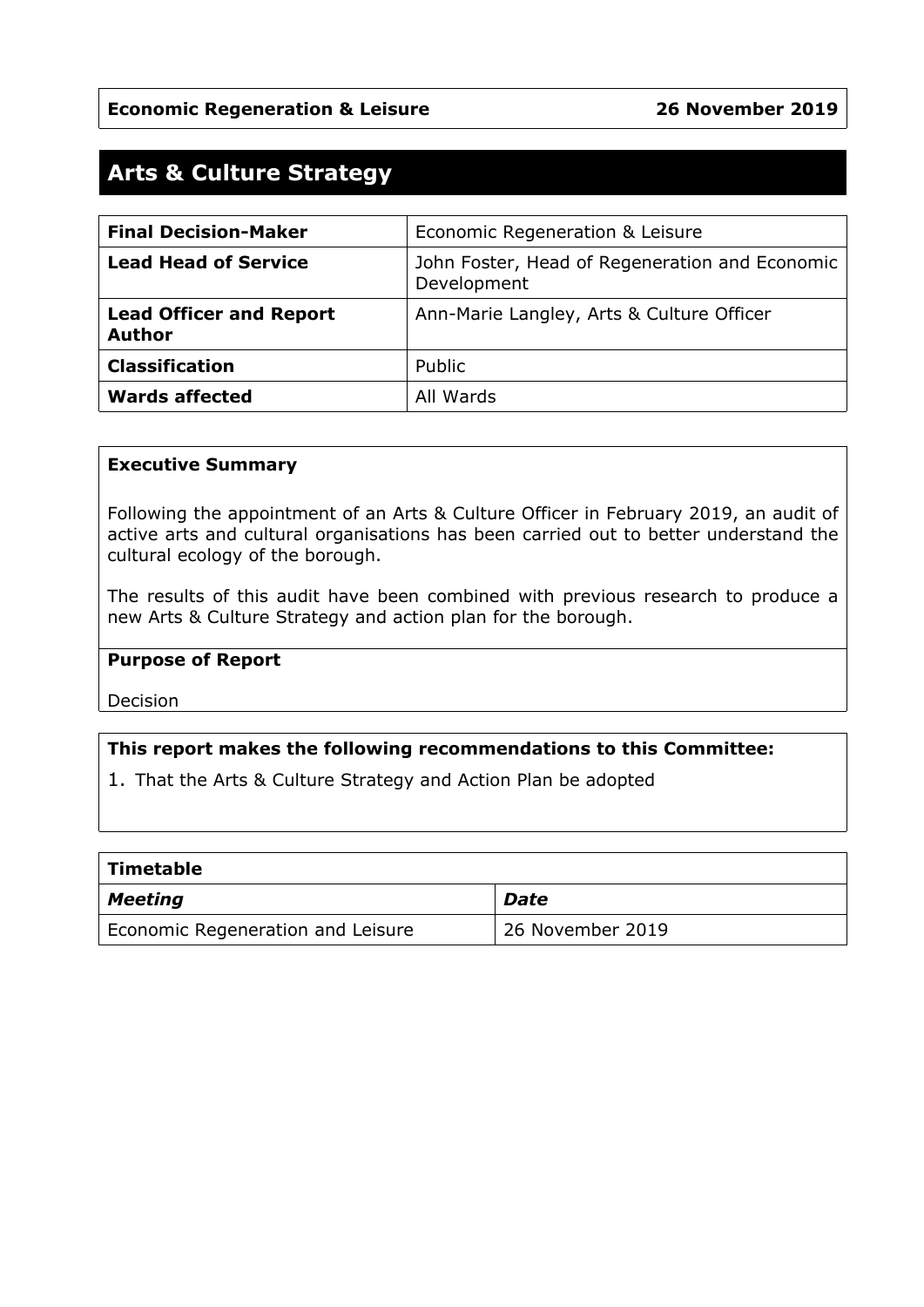# **Arts and Culture Strategy**

# **1. CROSS-CUTTING ISSUES AND IMPLICATIONS**

| <b>Issue</b>                                        | <b>Implications</b>                                                                                                                                                                                                                                                                              | Sign-off                                                                  |
|-----------------------------------------------------|--------------------------------------------------------------------------------------------------------------------------------------------------------------------------------------------------------------------------------------------------------------------------------------------------|---------------------------------------------------------------------------|
| <b>Impact on</b><br>Corporate<br><b>Priorities</b>  | The four Strategic Plan objectives are:<br><b>Embracing Growth and Enabling</b><br>$\bullet$<br>Infrastructure<br>Safe, Clean and Green<br>$\bullet$<br>Homes and Communities<br>$\bullet$<br>A Thriving Place                                                                                   | John Foster,<br>Head of<br>Regeneration<br>and<br>Economic<br>Development |
|                                                     | Accepting the recommendation will materially<br>improve the Council's ability to achieve 'A<br>Thriving Place' through supporting high quality<br>arts and cultural venues and events that are<br>accessible by all; and through cultural place-<br>making to increase pride in our communities. |                                                                           |
|                                                     | Accepting the recommendation will materially<br>improve the Council's ability to achieve<br>'Embracing Growth and Enabling<br>Infrastructure' by developing skills, knowledge<br>and academic achievement, providing a highly<br>skilled workforce for local businesses.                         |                                                                           |
|                                                     | Accepting the recommendation will materially<br>improve the Council's ability to achieve 'Safe,<br>Clean and Green' by providing opportunities<br>for inter-cultural and inter-generational<br>learning, fostering greater understanding and<br>more tolerant communities.                       |                                                                           |
|                                                     | Accepting the recommendation will materially<br>improve the Council's ability to achieve<br>'Homes and communities' by providing<br>opportunities for people to try new things and<br>learn new skills, co-creating activities that<br>address specific local needs.                             |                                                                           |
| <b>Cross</b><br><b>Cutting</b><br><b>Objectives</b> | The four cross-cutting objectives are:<br>Heritage is Respected<br>Health Inequalities are Addressed and                                                                                                                                                                                         | John Foster,<br>Head of<br>Regeneration<br>and<br>Economic                |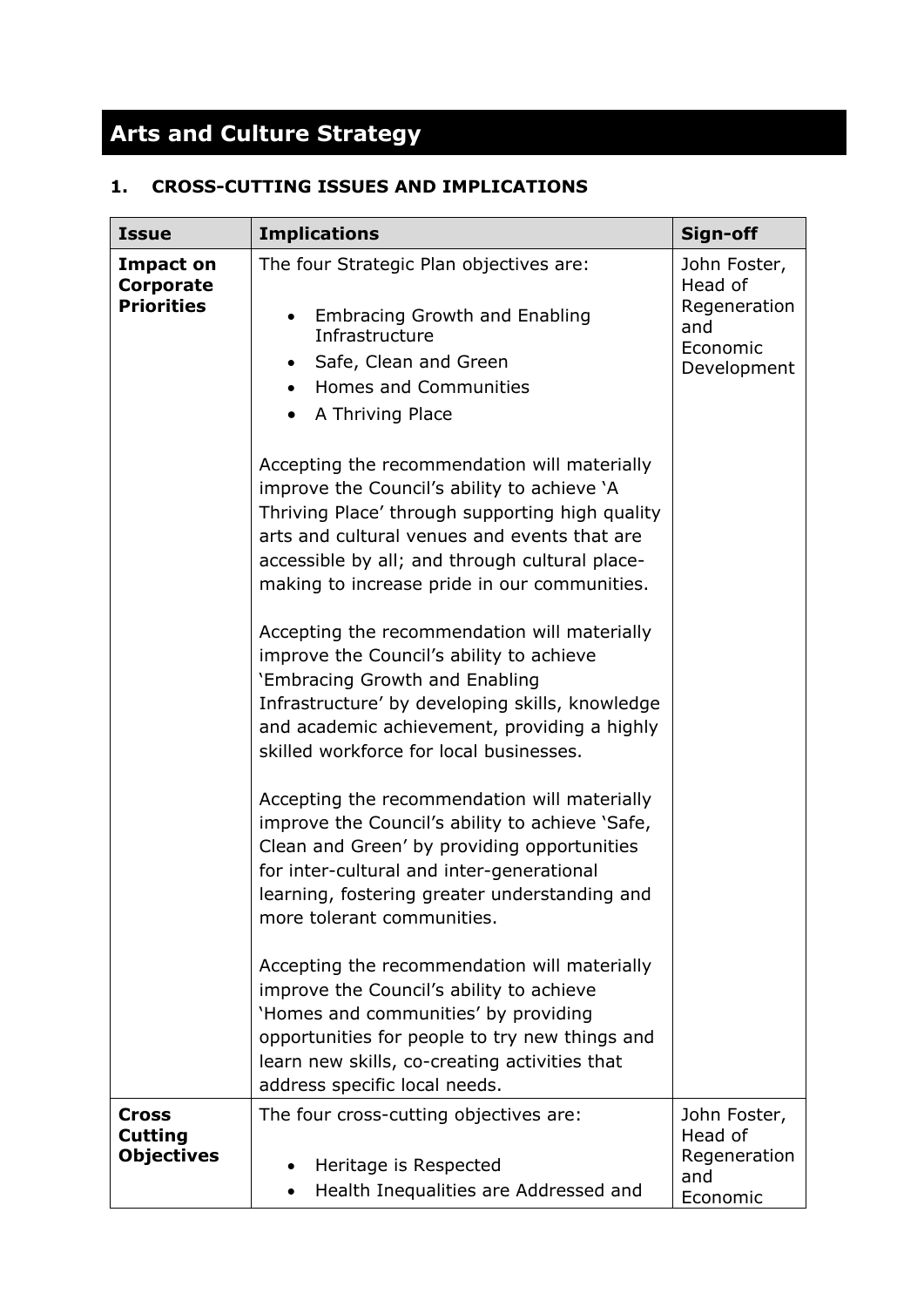|                                  | Reduced                                                                                                                                                                                                                                                             | Development                                                               |
|----------------------------------|---------------------------------------------------------------------------------------------------------------------------------------------------------------------------------------------------------------------------------------------------------------------|---------------------------------------------------------------------------|
|                                  | Deprivation and Social Mobility is                                                                                                                                                                                                                                  |                                                                           |
|                                  | Improved                                                                                                                                                                                                                                                            |                                                                           |
|                                  | <b>Biodiversity and Environmental</b><br>$\bullet$<br>Sustainability is respected                                                                                                                                                                                   |                                                                           |
|                                  |                                                                                                                                                                                                                                                                     |                                                                           |
|                                  | The report recommendation supports the<br>achievement of the 'Heritage is Respected'                                                                                                                                                                                |                                                                           |
|                                  | cross-cutting objective by raising awareness of                                                                                                                                                                                                                     |                                                                           |
|                                  | the town's history and heritage and a<br>programme of cultural place-making.                                                                                                                                                                                        |                                                                           |
|                                  |                                                                                                                                                                                                                                                                     |                                                                           |
|                                  | The report recommendation supports the<br>achievement of the 'Health Inequalities are<br>Addressed and Reduced' cross-cutting<br>objective by helping to reduce social isolation<br>and delivering improvements in physical and<br>mental health for target groups. |                                                                           |
|                                  |                                                                                                                                                                                                                                                                     |                                                                           |
|                                  | The report recommendation supports the<br>achievement of the 'Deprivation and Social<br>Mobility is Improved' cross-cutting objective                                                                                                                               |                                                                           |
|                                  | by promoting activities designed to address                                                                                                                                                                                                                         |                                                                           |
|                                  | barriers to participation and providing<br>opportunities for people to develop their skills,                                                                                                                                                                        |                                                                           |
|                                  | knowledge and academic achievement.                                                                                                                                                                                                                                 |                                                                           |
|                                  |                                                                                                                                                                                                                                                                     |                                                                           |
|                                  | The report recommendation supports the<br>achievement of the 'Biodiversity and                                                                                                                                                                                      |                                                                           |
|                                  | Environmental Sustainability is respected'                                                                                                                                                                                                                          |                                                                           |
|                                  | cross-cutting objective by supporting events<br>and activities that encourage greater                                                                                                                                                                               |                                                                           |
|                                  | understanding of the natural environment and                                                                                                                                                                                                                        |                                                                           |
|                                  | how to protect it.                                                                                                                                                                                                                                                  |                                                                           |
| <b>Risk</b><br><b>Management</b> | Refer to paragraph 5 of this report<br>$\bullet$                                                                                                                                                                                                                    | John Foster,<br>Head of<br>Regeneration<br>and<br>Economic<br>Development |
| <b>Financial</b>                 | Accepting the recommendation will require<br>$\bullet$                                                                                                                                                                                                              | Section 151                                                               |
|                                  | additional funding in order to deliver<br>certain items within the action plan. We<br>plan to fund that spending as set out in the<br>Action Plan (Appendix 1).<br>To extend the role of Arts and Culture<br>$\bullet$                                              | Officer &<br>Paul Holland,<br>Senior<br>Finance<br>Manager                |
|                                  | Officer to deliver the action plan will<br>require £37,750 in salary and on-costs for<br>a further 12 months, or £56,625 for a                                                                                                                                      |                                                                           |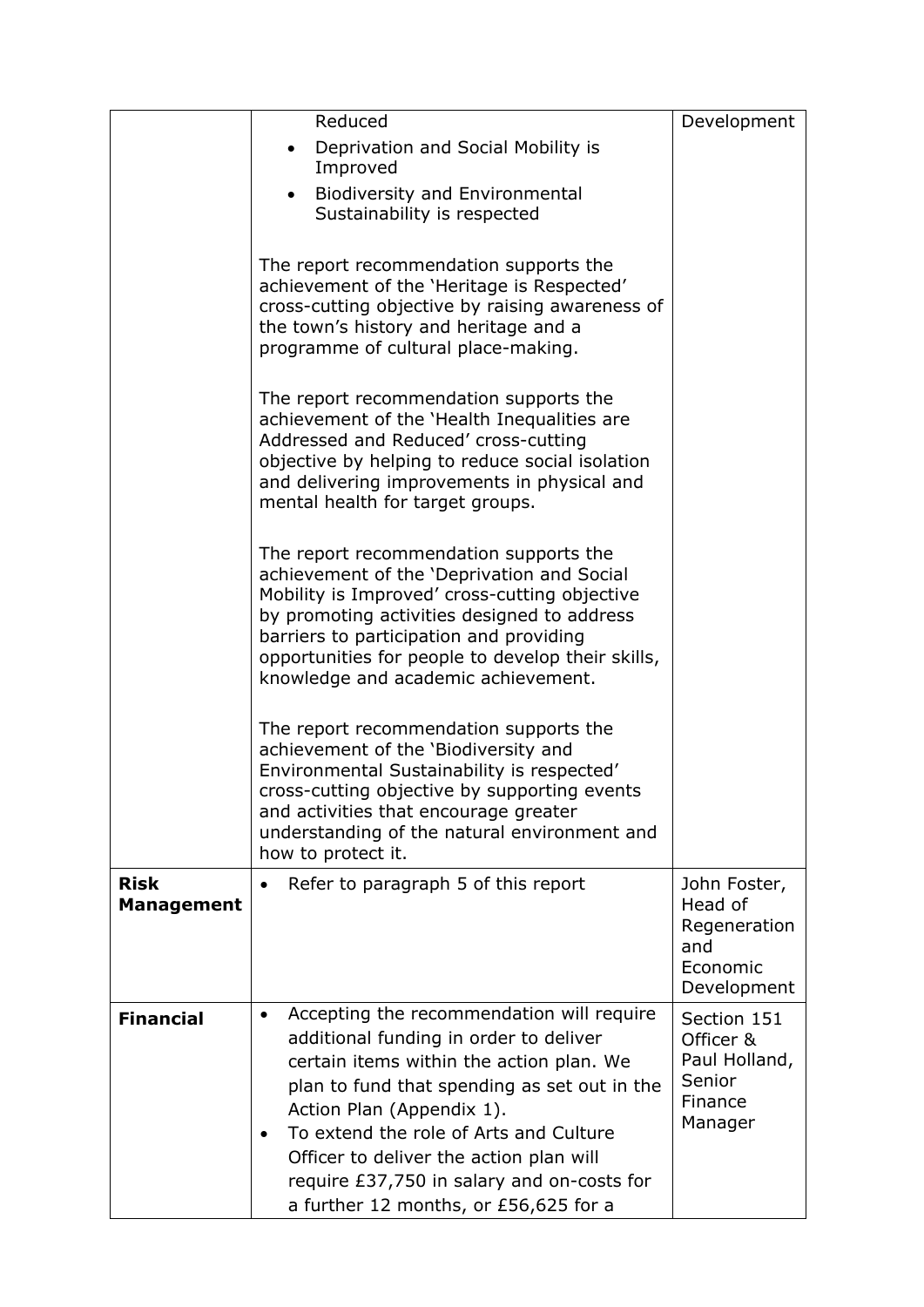|                                                 | further 18 months. This will be paid for out<br>of the Kent Business Rates Pool.                                                                                                                                                                                                                                                                                                                                                            |                                                                                      |
|-------------------------------------------------|---------------------------------------------------------------------------------------------------------------------------------------------------------------------------------------------------------------------------------------------------------------------------------------------------------------------------------------------------------------------------------------------------------------------------------------------|--------------------------------------------------------------------------------------|
| <b>Staffing</b>                                 | We will deliver the recommendation with<br>$\bullet$<br>our current staffing.                                                                                                                                                                                                                                                                                                                                                               | John Foster,<br>Head of<br>Regeneration<br>& Economic                                |
|                                                 |                                                                                                                                                                                                                                                                                                                                                                                                                                             | Development                                                                          |
| Legal                                           | The recommendations in the report and the<br>$\bullet$<br>Arts and Culture Strategy align with the<br>Council's general duty, under section 3 of<br>the Local Government Act 1999 as a best<br>value authority, to make arrangements to<br>secure continuous improvement in the way<br>in which its functions are exercised, having<br>regard to a combination of economy,<br>efficiency and effectiveness.                                 | <b>Keith</b><br>Trowell,<br>Team Leader<br>(Corporate<br>Governance),<br><b>MKLS</b> |
|                                                 | It is a function of the Economic<br>$\bullet$<br>Regeneration and Leisure Committee to<br>take the lead within the Council for<br>ensuring that the Council delivers its<br>strategic objectives with respect to<br>Maidstone as a decent place to live by<br>providing opportunities for engagement in<br>cultural and leisure pursuits and, therefore,<br>it falls to this Committee to consider the<br>Arts and Culture Strategy report. |                                                                                      |
| <b>Privacy and</b><br>Data<br><b>Protection</b> | Accepting the recommendation will<br>increase the volume of data held by the<br>Council. We will hold that data in line with<br>our retention schedules.                                                                                                                                                                                                                                                                                    | Anna Collier,<br>Policy and<br>Information<br>Manager                                |
| <b>Equalities</b>                               | We recognise the recommendation may<br>$\bullet$<br>have varying impacts on different<br>communities within Maidstone. Therefore<br>we have completed a separate equalities<br>impact assessment at Appendix 2                                                                                                                                                                                                                              | Orla<br>Sweeney,<br><b>Equalities</b><br>and<br>Corporate<br>Policy Officer          |
| <b>Public</b><br><b>Health</b>                  | We recognise that the recommendation will<br>$\bullet$<br>have a positive impact on population health<br>or that of individuals.                                                                                                                                                                                                                                                                                                            | Paul Clarke,<br>Senior Public<br>Health<br>Officer                                   |
| <b>Crime and</b><br><b>Disorder</b>             | The recommendation of this report has no<br>$\bullet$<br>impact on Crime and Disorder                                                                                                                                                                                                                                                                                                                                                       | John Foster,<br>Head of<br>Regeneration                                              |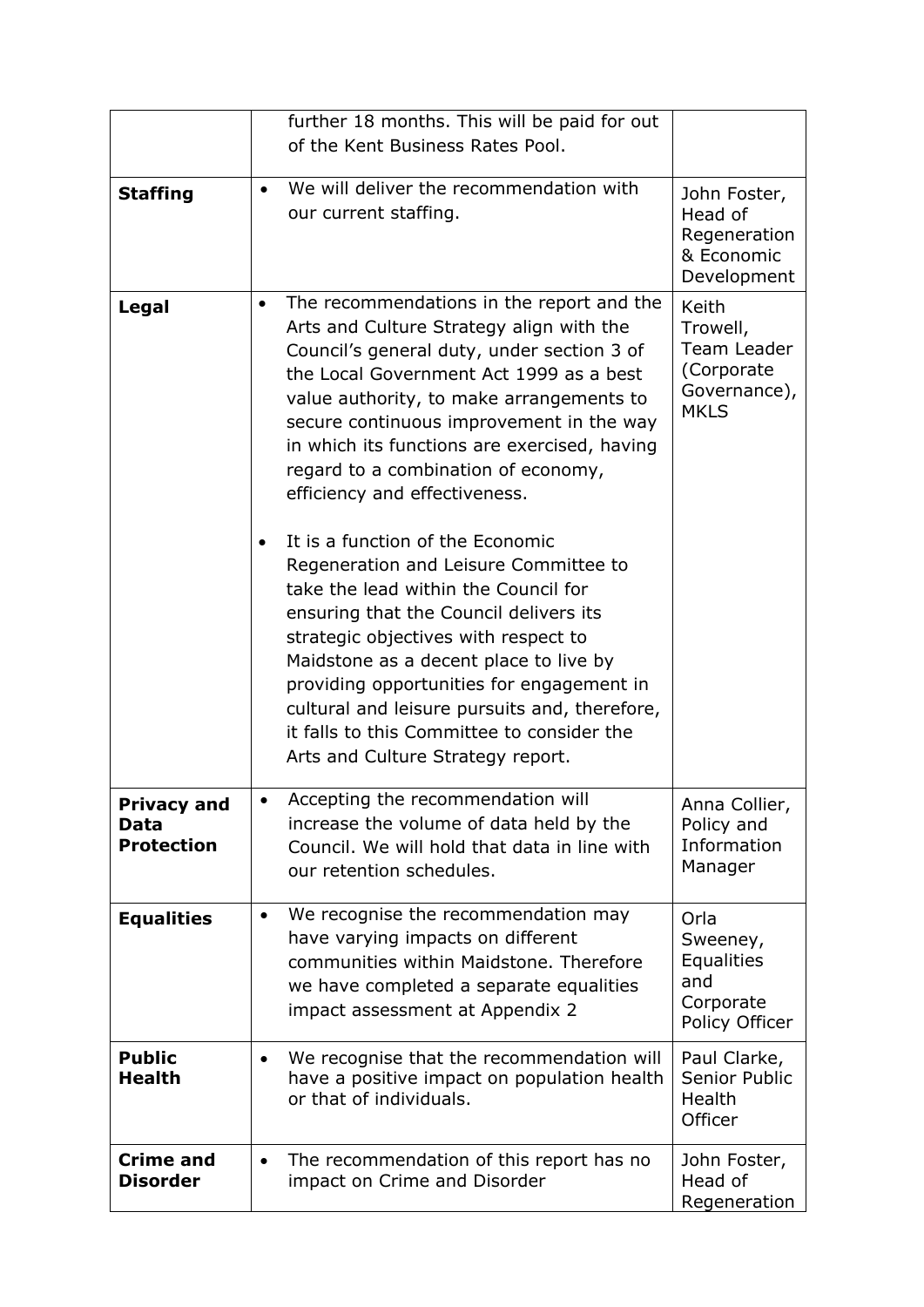|                    |           |                                                                                                                                                                                                                                                                                                 | & Economic<br>Development                                            |
|--------------------|-----------|-------------------------------------------------------------------------------------------------------------------------------------------------------------------------------------------------------------------------------------------------------------------------------------------------|----------------------------------------------------------------------|
| <b>Procurement</b> | $\bullet$ | On accepting the recommendation, the<br>Council will then follow procurement<br>exercises for procurement of materials and<br>services where necessary to deliver specific<br>objectives within the action plan. We will<br>complete these exercises in line with<br>financial procedure rules. | John Foster,<br>Head of<br>Regeneration<br>& Economic<br>Development |

# **2. INTRODUCTION AND BACKGROUND**

- 2.1 In October 2015, the Heritage, Culture & Leisure Committee agreed to support further work on culture and heritage in the borough following a consultation carried out by Nick Ewbank Associates. The Museum's new 20- Year Plan addresses much of the heritage, but the arts and culture have not been equally considered.
- 2.2 In 2018 the Heritage, Culture & Leisure Committee proposed that funding be allocated to support a 12-month fixed term Arts & Culture Officer. An officer was subsequently appointed and in post from February 2019.
- 2.3 In order to understand the current arts and cultural offer in the borough, an audit was carried out to identify as many existing arts and cultural organisations as possible. These included commercial enterprises as well as community groups and voluntary organisations. Meetings were also held with various cultural organisations, collectives, individual artists and freelance creatives to ascertain their views.
- 2.4 It is clear that our arts and cultural assets have an important role to play in the borough's ambitions. They are strong drivers for economic growth and regeneration, offering wide-ranging benefits to our society and the health and wellbeing of residents, as well as contributing to a sense of place.
- 2.5 There are strong links with the Council's Strategic Plan, Economic Development Strategy, Destination Management Plan, Festivals and Events Policy and the Museum Transformation Plan.
- 2.6 To ensure we maximise the potential benefits that arts and culture can bring, it is recommended that the formal Arts and Culture strategy set out at Appendix 1 be adopted, along with the action plan for delivery.

## **3. AVAILABLE OPTIONS**

3.1 The Committee may choose to keep the status quo. This is **not recommended** as it will result in missed opportunities to celebrate our history and culture, and to capitalise on the many other potential benefits arts and culture can bring to the borough.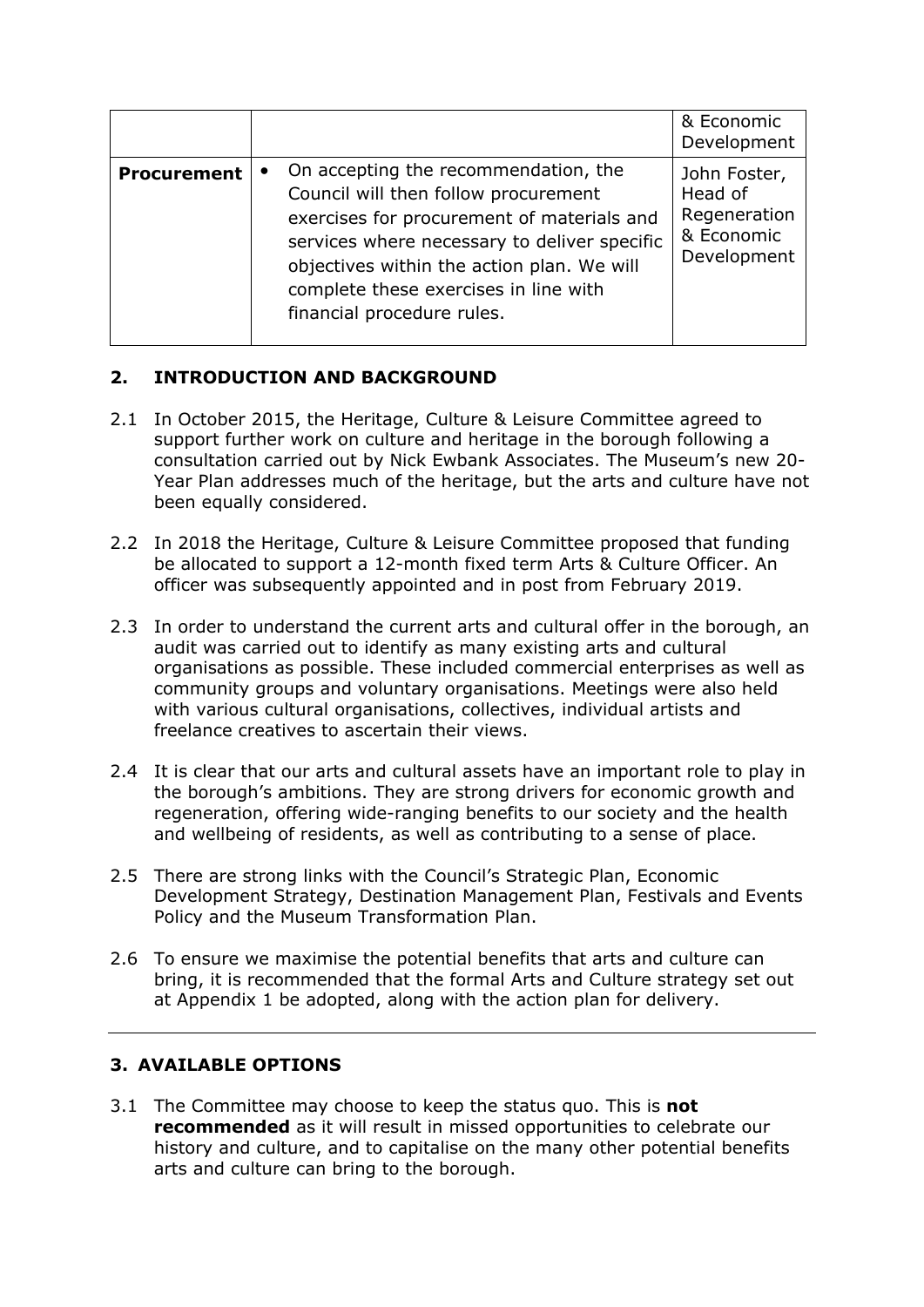- Lack of access to high quality arts and cultural experiences, particularly in early years, can restrict people's life chances. Research from Arts Council England (ACE) shows that children from low income families who take part in arts activities at school are three times more likely to get a degree. Those who engage at secondary school are twice as likely to volunteer in the community and 20% more likely to vote as young adults.
- Opportunities to attract inward investment will diminish without a vibrant arts and cultural offer.
- Our ability to attract and retain creative talent will be restricted, particularly as surrounding areas, such as Medway and Canterbury, continue to strengthen their creative hubs.
- Opportunities to improve health outcomes and reduce social isolation will be limited without access to high quality arts and cultural activities.
- 3.2 The Committee may choose to adopt the strategy and action plan.

Arts and culture have the potential to deliver wide-ranging benefits to our economy, our society and the health and wellbeing of our residents.

#### **Economic benefits**

- The Creative Industries is the fastest growing sector of the UK economy, with arts and culture contributing £10.6 billion.
- Culture brings around £850m to the UK, through tourism, each year.
- Maidstone attracts over 4.5m visits per year with over £284m spent in the local economy.
- Tourism accounts for around 8% of total employment in the borough.
- A thriving arts and cultural scene can also attract inward investment.

#### **Social benefits**

Participating in arts and culture can:

- promote community cohesion by developing a shared sense of local identity and pride in communities
- help develop skills, knowledge and academic achievement, creating a skilled workforce for local businesses
- increase an individual's confidence and self-esteem, helping them reach their full potential
- encourage inter-generational and inter-cultural learning, fostering greater understanding and more tolerant communities
- break down barriers between ethnic, religious and other minority groups
- help to reduce crime/fear of crime by providing meaningful activity and strengthening community networks

#### **Health and wellbeing benefits**

A lot of health benefits are only just beginning to be recognised and understood, but there is a growing body of evidence to suggest that access to, and participation in arts and culture can have a positive influence on both our physical and mental wellbeing. For example:

- Almost 60% of people are more likely to report good health if they've attended a cultural place or event in the last 12 months (ACE research)
- Singing, dance and drama can improve physical health through increased exercise, better breathing techniques and posture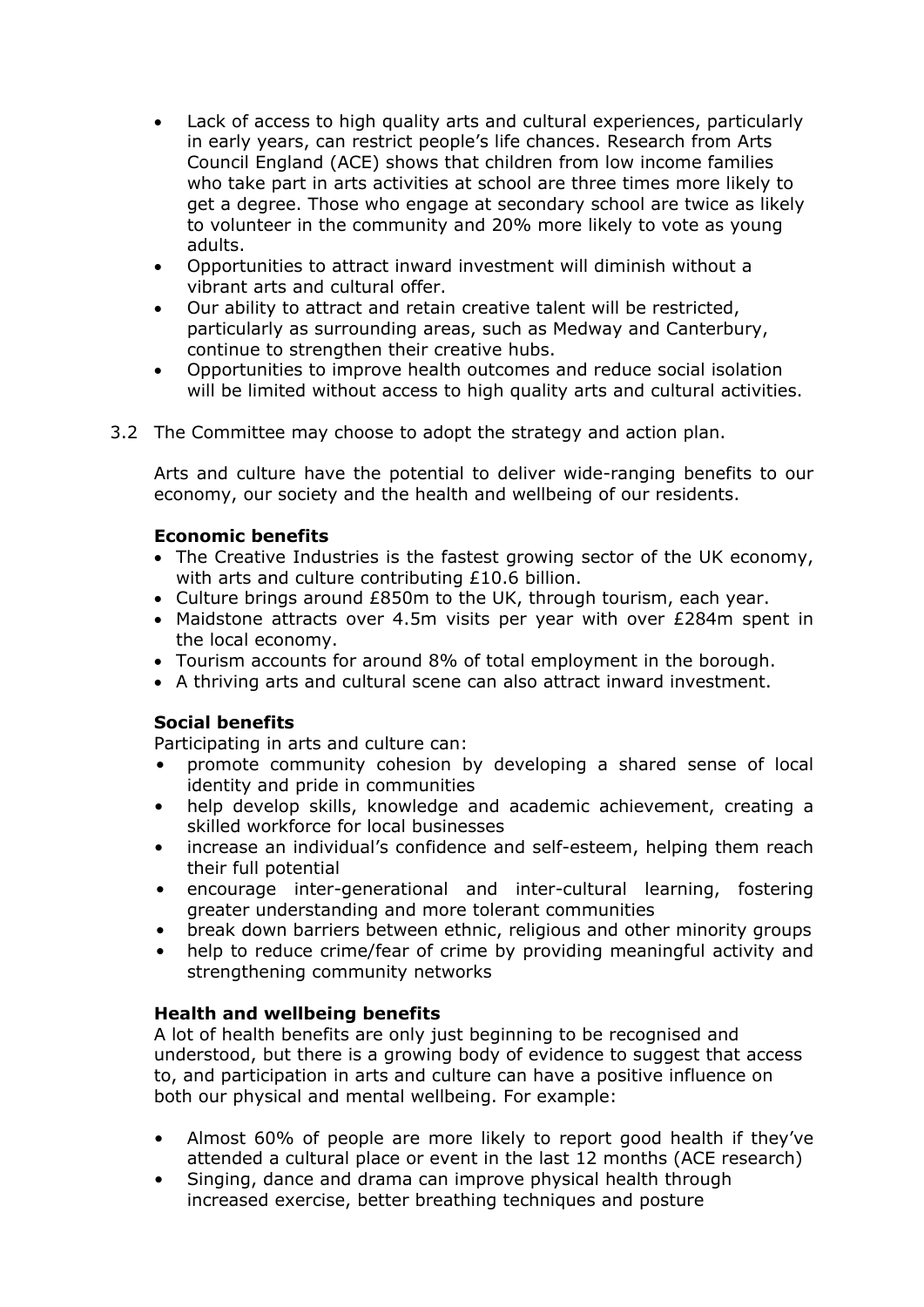- Dancing can help with falls prevention in the elderly
- Singing has been shown to have positive effects on those living with dementia, Parkinson's and depression
- Participation in arts and cultural activities can reduce social isolation

The Action Plan sets out a number of actions that have no cost implication other than officer time. Where existing budget has been set aside for specific items, these are indicated in the Action Plan.

There are some items that will require external funding, for which an application may or may not be successful. To avoid any potential reputational damage, no new events/activities will be promoted until sufficient funding has been secured.

It may be necessary to work with potential partners prior to securing funding in order to support the application, but this will be addressed on a case by case basis.

#### **4. PREFERRED OPTION AND REASONS FOR RECOMMENDATIONS**

4.1 Option 3.2 is the preferred option as this will provide a clear vision and strategy for arts and culture in the borough, and allow officers to implement the action plan.

#### **5. RISK**

5.1 The risks associated with this proposal, including the risks if the Council does not act as recommended, have been considered in line with the Council's Risk Management Framework. That consideration is shown in this report at paragraph 3. We are satisfied that the risks associated are within the Council's risk appetite and will be managed as per the Policy.

#### **6. CONSULTATION RESULTS AND PREVIOUS COMMITTEE FEEDBACK**

- 6.1 In October 2015, a Culture & Heritage positioning report was presented to the Heritage, Culture & Leisure Committee. Further development of the proposed work streams was recommended and supported by the Committee.
- 6.2 In July 2017, the Museum's new 20-Year Plan was approved by the HCL Committee and addresses most of the 'heritage' work streams.
- 6.3 An audit of all active arts and cultural organisations based within the borough was undertaken in Feb/March 2019, the results of which are set out in the Arts & Culture Strategy.

#### **7. NEXT STEPS: COMMUNICATION AND IMPLEMENTATION OF THE DECISION**

7.1 The next steps will be for the Arts & Culture Officer to implement the action plan.